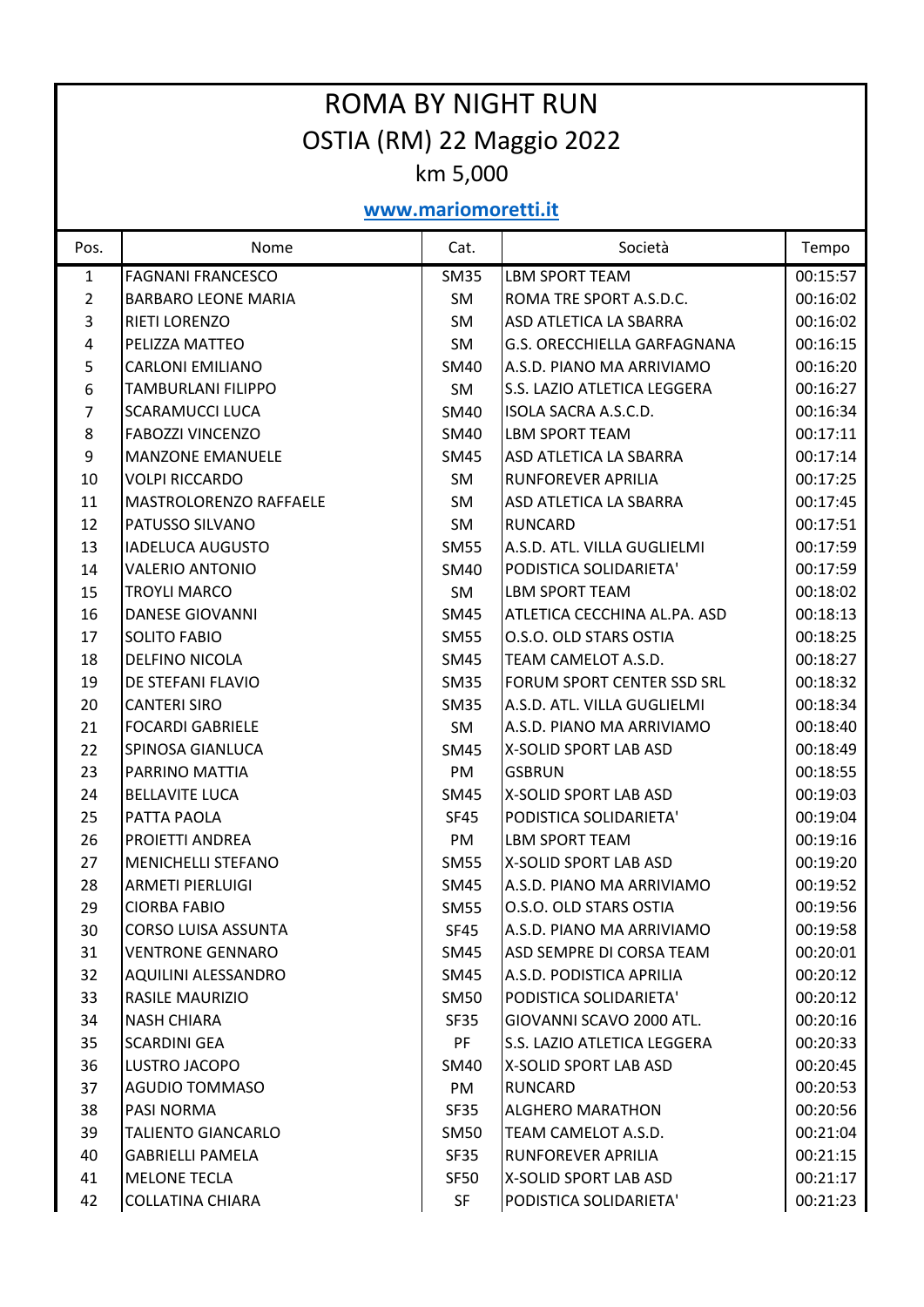| 43 | <b>GRAVANTE VALERIA</b>        | <b>SF40</b> | X-SOLID SPORT LAB ASD             | 00:21:30 |
|----|--------------------------------|-------------|-----------------------------------|----------|
| 44 | <b>VELLUCCI IVANO</b>          | SM40        | X-SOLID SPORT LAB ASD             | 00:21:30 |
| 45 | <b>CELLUPICA VALERIO</b>       | SM35        | X-SOLID SPORT LAB ASD             | 00:21:30 |
| 46 | <b>CECCONI ELISABETTA</b>      | SF45        | TIBURTINA RUNNING ROMA A.S.D.     | 00:21:40 |
| 47 | <b>TOSTI ROBERTO</b>           | <b>SM50</b> | A.S.D. ATL. VILLA GUGLIELMI       | 00:21:42 |
| 48 | <b>MOSTI GIANPAOLO</b>         | <b>SM35</b> | AMICI PARCO CASTELLI ROMANI       | 00:21:42 |
| 49 | <b>VENTURA ALESSANDRO</b>      | SM45        | PODISTICA SOLIDARIETA'            | 00:21:43 |
| 50 | <b>VALERI ANDREA</b>           | <b>SM55</b> | A.S.D. ATL. VILLA GUGLIELMI       | 00:21:51 |
| 51 | PRIMERANO MIRARCHI FRANCESCO   | SM35        | A.S.D. PIANO MA ARRIVIAMO         | 00:21:59 |
| 52 | <b>AVARUCCI BRUNO</b>          | SM50        | AMICI PARCO CASTELLI ROMANI       | 00:22:03 |
| 53 | BALAUCA ALINA ELENA            | <b>SF40</b> | GIOVANNI SCAVO 2000 ATL.          | 00:22:09 |
| 54 | CARDILLI MAURO                 | SM45        | <b>MARATHON ROMA CASTELFUSANO</b> | 00:22:13 |
| 55 | <b>CAISALETIN NELLY</b>        | <b>SF45</b> | A.S.D. RUNNING EVOLUTION          | 00:22:18 |
| 56 | ROMANO ALESSIA                 | <b>SF40</b> | A.O.C. TEAM ASD                   | 00:22:25 |
| 57 | DELLA PORTELLA MAURIZIO        | <b>SM50</b> | TIBURTINA RUNNING ROMA A.S.D.     | 00:22:29 |
| 58 | <b>IACONO IVANO</b>            | <b>SM35</b> | LBM SPORT TEAM                    | 00:22:30 |
| 59 | <b>GASPARI FRANCESCO</b>       | <b>SM40</b> | PODISTICA SOLIDARIETA'            | 00:22:33 |
| 60 | TU? VALENTINA                  | <b>SF40</b> | PODISTICA SOLIDARIETA'            | 00:22:37 |
| 61 | DI POPPA ELENA                 | SF45        | PODISTICA SOLIDARIETA'            | 00:22:40 |
| 62 | <b>VERNA CRISTINA</b>          | <b>SF55</b> | X-SOLID SPORT LAB ASD             | 00:22:47 |
| 63 | <b>BARRESI NATALE</b>          | SM60        | TEAM CAMELOT A.S.D.               | 00:22:58 |
| 64 | <b>SASSANELLI NICOLA</b>       | <b>SM40</b> | AMICI PARCO CASTELLI ROMANI       | 00:23:11 |
| 65 | PIERRO PIETRO                  | <b>SM50</b> | TEAM CAMELOT A.S.D.               | 00:23:16 |
| 66 | <b>TRINCHIERI ISABEL</b>       | <b>SF</b>   | <b>RUNFOREVER APRILIA</b>         | 00:23:18 |
| 67 | CATALANO VALERIO               | SM45        | O.S.O. OLD STARS OSTIA            | 00:23:19 |
| 68 | <b>MAI MIHAI MONICA</b>        | SF35        | TEAM CAMELOT A.S.D.               | 00:23:25 |
| 69 | <b>VALERI ALESSIO</b>          | SM          | X-SOLID SPORT LAB ASD             | 00:23:27 |
| 70 | DELL?AQUILA ILARIA             | <b>SF40</b> | X-SOLID SPORT LAB ASD             | 00:23:28 |
| 71 | RASO ALDO                      | SM40        | A.S.D. RUNNING EVOLUTION          | 00:23:30 |
| 72 | RICCIARDI DANILO               | SM40        | TEAM CAMELOT A.S.D.               | 00:23:38 |
| 73 | <b>GAGLIAZZO GIORGIA</b>       | <b>SF</b>   | <b>LBM SPORT TEAM</b>             | 00:23:43 |
| 74 | DI SCHINO ANDREA               | <b>SM50</b> | <b>AMATORI PODISTICA TERNI</b>    | 00:23:46 |
| 75 | CARPINELLI ALESSANDRO          | <b>SM50</b> | <b>GSBRUN</b>                     | 00:23:50 |
| 76 | <b>CUCCURULLO FRANCESCO</b>    | <b>SM55</b> | X-SOLID SPORT LAB ASD             | 00:24:02 |
| 77 | <b>CONTEMORI MASSIMO</b>       | <b>SM50</b> | <b>ATLETICOM ASD</b>              | 00:24:13 |
| 78 | DE FELICI ANDREA               | SM          | A.S.D. PIANO MA ARRIVIAMO         | 00:24:16 |
| 79 | TENORIO JOHN MICHEAL PRUDENCIO | SM          | RUNCARD                           | 00:24:23 |
| 80 | <b>CORONA ARIANNA</b>          | SF35        | <b>LBM SPORT TEAM</b>             | 00:24:27 |
| 81 | <b>TERRANA GIANLUCA</b>        | <b>SM55</b> | PODISTICA SOLIDARIETA'            | 00:24:28 |
| 82 | <b>MARIANECCI FABIO</b>        | SM50        | PODISTICA SOLIDARIETA'            | 00:24:32 |
| 83 | SCIANNAMEO TIZIANA             | SF45        | ITALIANA RUNNING A.S.D.           | 00:24:38 |
| 84 | <b>GIACONIA MONICA</b>         | SF40        | PODISTICA SOLIDARIETA'            | 00:24:40 |
| 85 | <b>TOSETTO ANGELA</b>          | SF40        | A.S.D. PIANO MA ARRIVIAMO         | 00:24:40 |
| 86 | <b>BARBAGALLO FEDERICA</b>     | <b>SF45</b> | A.S.D. PIANO MA ARRIVIAMO         | 00:24:41 |
| 87 | <b>ARCARIA LUCIO</b>           | SM          | LBM SPORT TEAM                    | 00:24:50 |
| 88 | <b>IMBROGNO ORIETTA</b>        | <b>SF55</b> | A.S.D. GUIDA SICURA               | 00:25:27 |
| 89 | <b>CELENTANO CINZIA</b>        | SF50        | PODISTICA SOLIDARIETA'            | 00:25:36 |
| 90 | <b>DONDI CRISTINA</b>          | SF45        | PODISTICA SOLIDARIETA'            | 00:26:17 |
| 91 | NATALIZIA MAURO                | SM          | X-SOLID SPORT LAB ASD             | 00:26:34 |
| 92 | <b>VITRONI SANDRINE</b>        | <b>SF50</b> | A.S.D. PIANO MA ARRIVIAMO         | 00:26:52 |